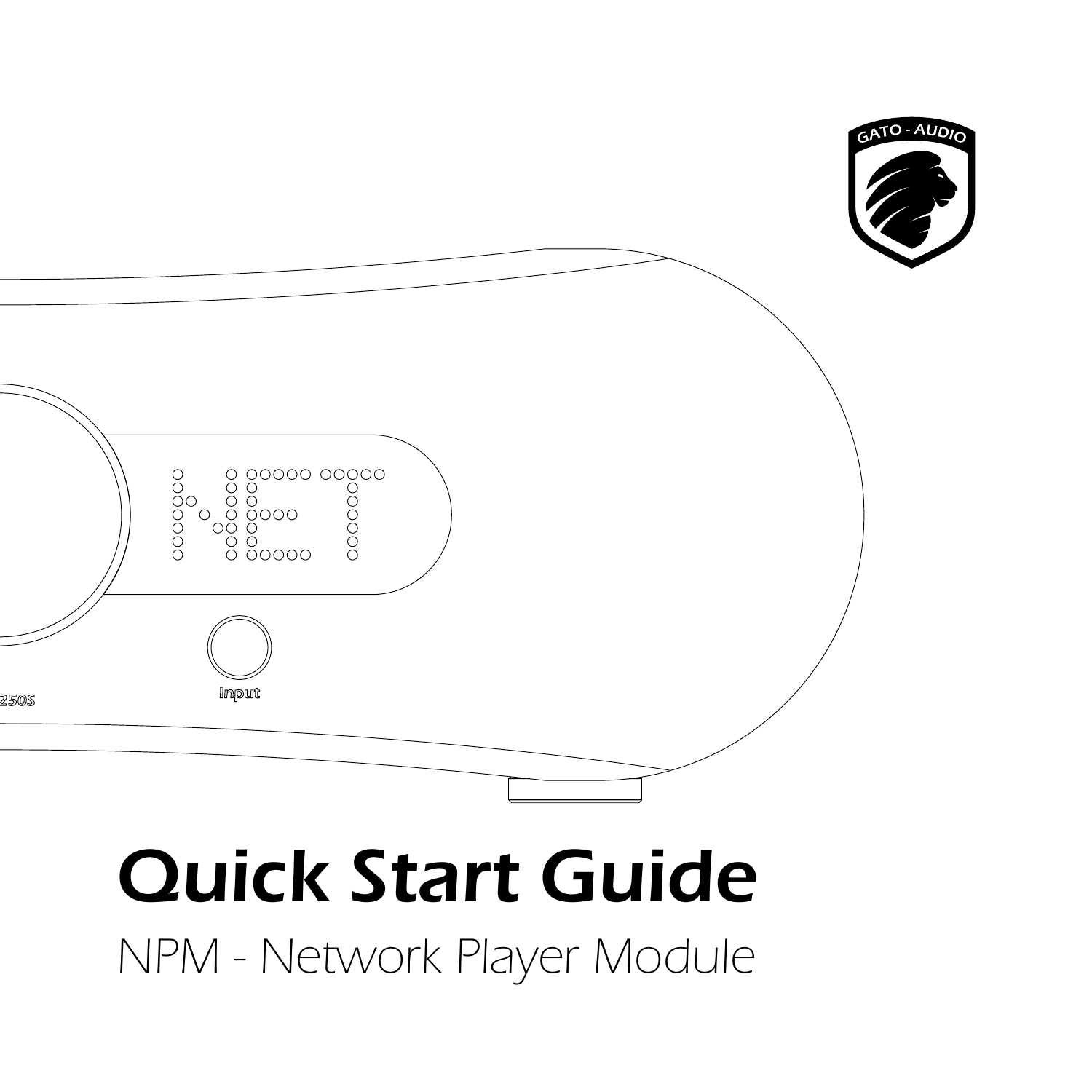## Hello!

This quick start guide will help you connect the Gato Audio NPM Network Player Module to a network of your choice and connect to Bluetooth.

For more detailed information about NPM and how to use the control app please read the full NPM manual available online at: www.gato-audio.com/npm

For more detailed information about your amplifier please read the manual following your amplifier.



| ◉ | Dark          | Wi-Fi not connected        |
|---|---------------|----------------------------|
|   | ◯ Constant On | Wi-Fi connected            |
|   | -O- Blinking  | Wi-Fi setup network active |
|   | Fast Blinking | WPS mode activated         |

## Wi-Fi / WPS Button: The Sutton: Factory Reset Button: Buttooth Connect Button: Factory Reset Button: Factory Reset Button:

Dark Bluetooth inactive  $\bullet$ Blinking Bluetooth connected  $\circ$  $\geq$ Fast Blinking Bluetooth open for connection

| ● Dark               | Streaming core inactive/booting |
|----------------------|---------------------------------|
| <b>◎</b> Constant On | Streaming core active and ready |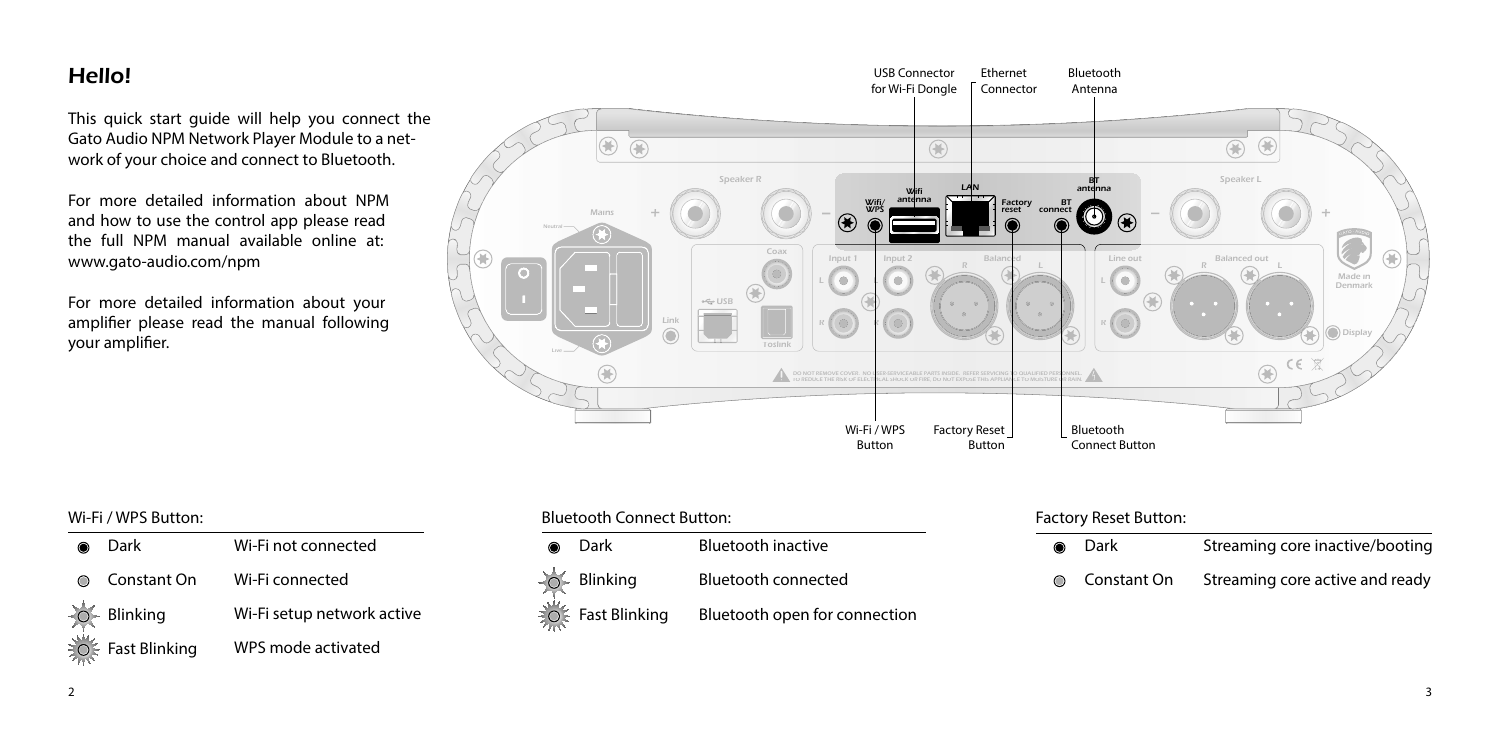#### **Connecting to a Network by Ethernet Cable**

For the most easy and stable network connection we recommend establishing connection with an Ethernet cable. Simply plug in the Ethernet cable into the socket on the back panel of the amplifier. The opposite end of the Ethernet cable should be connected to a router/switch located on the network you wish to connect to.

To avoid network conflicts you should not install the USB Wi-Fi dongle into the NPM while connecting with an Ethernet cable.

Turn on the amplifier and select the NET input channel. Use the Mconnect Control app or Roon to stream music to the NPM. Check www.gato-audio.com/npm to learn more.



#### **Connecting to Wi-Fi by WPS**

If your router supports connection by WPS (Wi-Fi Protected Setup), this is the easiest way to connect to Wi-Fi.

Before setting up, make sure that the NPM is within range of the Wi-Fi router you want to connect to. To avoid any network conflicts also make sure you have not connected an Ethernet cable into the NPM while connecting to Wi-Fi.

- **1.** Screw one of the antennas on to the USB Wi-Fi dongle and insert the USB Wi-Fi dongle into the USB connector on the back panel of the amplifier as shown on page 3.
- **2.** Set your router into WPS mode (please consult the user manual of your router).
- **3.** Set the NPM in WPS mode by press and hold the Wifi/WPS button on the back panel of the amplifier for 7-10 seconds. Connection can take up to two minutes.
- **4.** Select the NET input channel on the amplifier. Use the Mconnect Control app or Roon to stream music to the NPM. Check www.gato-audio.com/npm to learn more.

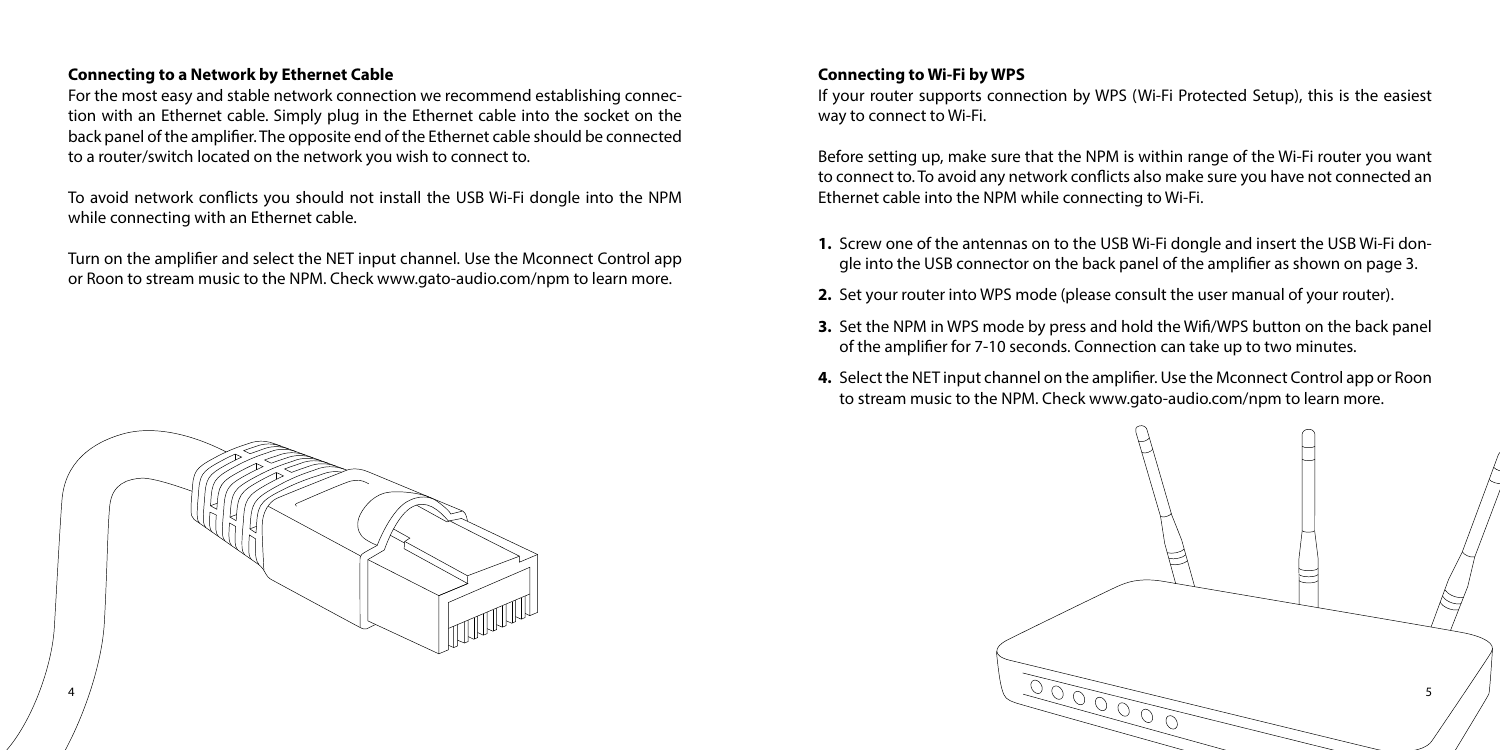#### **Connecting to Wi-Fi by App**

You can connect the NPM to you Wi-Fi network by using the Mconnect Control app, published by ConversDigital Co., Ltd, available in Apple App Store and GooglePlay.

Before setting up, make sure that the NPM is within range of the Wi-Fi router you want to connect to. To avoid any network conflicts also make sure you have not connected an Ethernet cable into the NPM while connecting to Wi-Fi.

- **1.** Screw one of the antennas on to the USB Wi-Fi dongle and insert the USB Wi-Fi dongle into the USB connector on the back panel of the amplifier as shown on page 3.
- **2.** Turn on the NPM Wi-Fi setup network by press and hold the Wifi/ WPS button on the back panel of the amplifier for 2-5 seconds.
- **3.** Go to the Wi-Fi settings of your phone or tablet and connect to the Wi-Fi network of the NPM called eg. "DIA-250S\_xx". Password for this network is "password".
- **4.** When connected, open the Mconnect Control app on your phone or tablet and select the "Setup" icon on the top left corner and then "Device Setup".
- **5.** Select "Wifi Network Selection", then select and type in the password for the network you want the NPM to be connected to. The NPM will reset and connect to your Wi-Fi network. This will take about 40 seconds.
- **6.** Select the NET input channel on the amplifier. Use the Mconnect Control app or Roon to stream music to the NPM. Check www.gato-audio.com/npm to learn more.



#### **Connecting to Bluetooth**

Before connecting the NPM to a Bluetooth device (your phone, tablet or computer), you need to screw in the antenna to the back of the amplifier where it says "BT antenna", as per the drawing on page 3. To hear music from Bluetooth choose the BT input on your amplifier.

#### **Initial Connection**

For initial connection press the "BT connect" button on the back of the amplifier once. Then go to the settings of the Bluetooth device (your phone or tablet) and connect to (the model name of your amplifier) eg. "Gato Audio DIA-250S".

### **Disable Bluetooth**

To disable Bluetooth on the NPM press and hold the "BT connect" button on the back of the amplifier for 2-5 seconds. All connected Bluetooth devices should now be disconnected. To Enable Bluetooth again press and hold the "BT connect" button 2-5 seconds. All previously connected devices should automatically reconnect if they have Bluetooth enabled.

#### **Reconnect**

If you stopped the Bluetooth function on your phone or tablet, you will need to reconnect. Go to the settings of the Bluetooth device (your phone or tablet) and connect to (the model name of your amplifier) eg. "Gato Audio DIA-250S". Alternatively enable Bluetooth on your phone or tablet, then turn off your amplifier and turn it back on. The Bluetooth device should automatically reconnect.